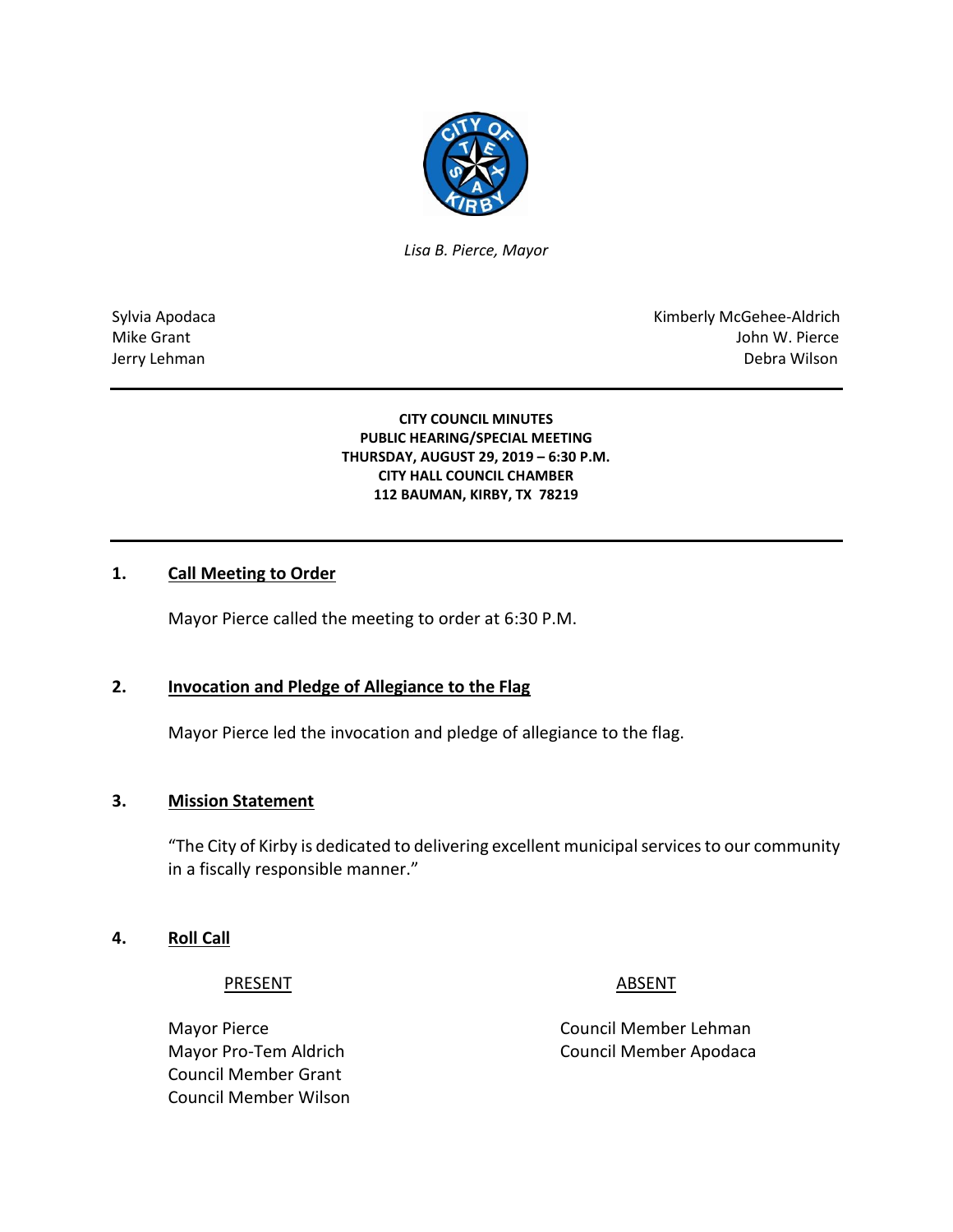## Council Member Pierce

## **5. Citizen Participation**

- 1. Roger Romens He will speak on Item 7. c.
- 2. Chris Garza He spoke in regards to the position of assistant to the city manager.

Mayor Pierce closed the regular meeting and opened the public hearing at 6:35 P.M.

## **6. Public Hearing**

## a. Public Hearing On Proposed Tax Rate Of \$0.728626 For 2019-2020 Fiscal Year

Tina Ynfante, Finance Director, presented the proposed tax rate, \$0.728626 (Maintenance & Operations 0.598626 and Interest and Sinking Fund .130000).

There were not any citizens asking to speak.

Mayor Pierce closed the public hearing and opened the regular meeting at 6:41. P.M.

## **7. Discussion And Possible Action**

# a. Discussion And Possible Action On An Employee Wellness Program For Fiscal Year 2019-2020

City Manager Vernon presented the Employee Wellness Program.

Council Member Grant moved to continue the Wellness Program; seconded by Mayor Pro-Tem Aldrich. The motion carried with a 5-0 vote.

AYES: 5 NAYES: 0

b. Discussion And Direction On Proposed Budgets For Fiscal Year 2019-2020

Tina Ynfante, Finance Director, presented the changes to the proposed budgets for Fiscal Year 2019-2020 that were discussed at the last Council meeting.

Council Member Grant moved to include a 2% cost of living for full-time and part-time employees, excluding department heads; seconded by Council Member Wilson.